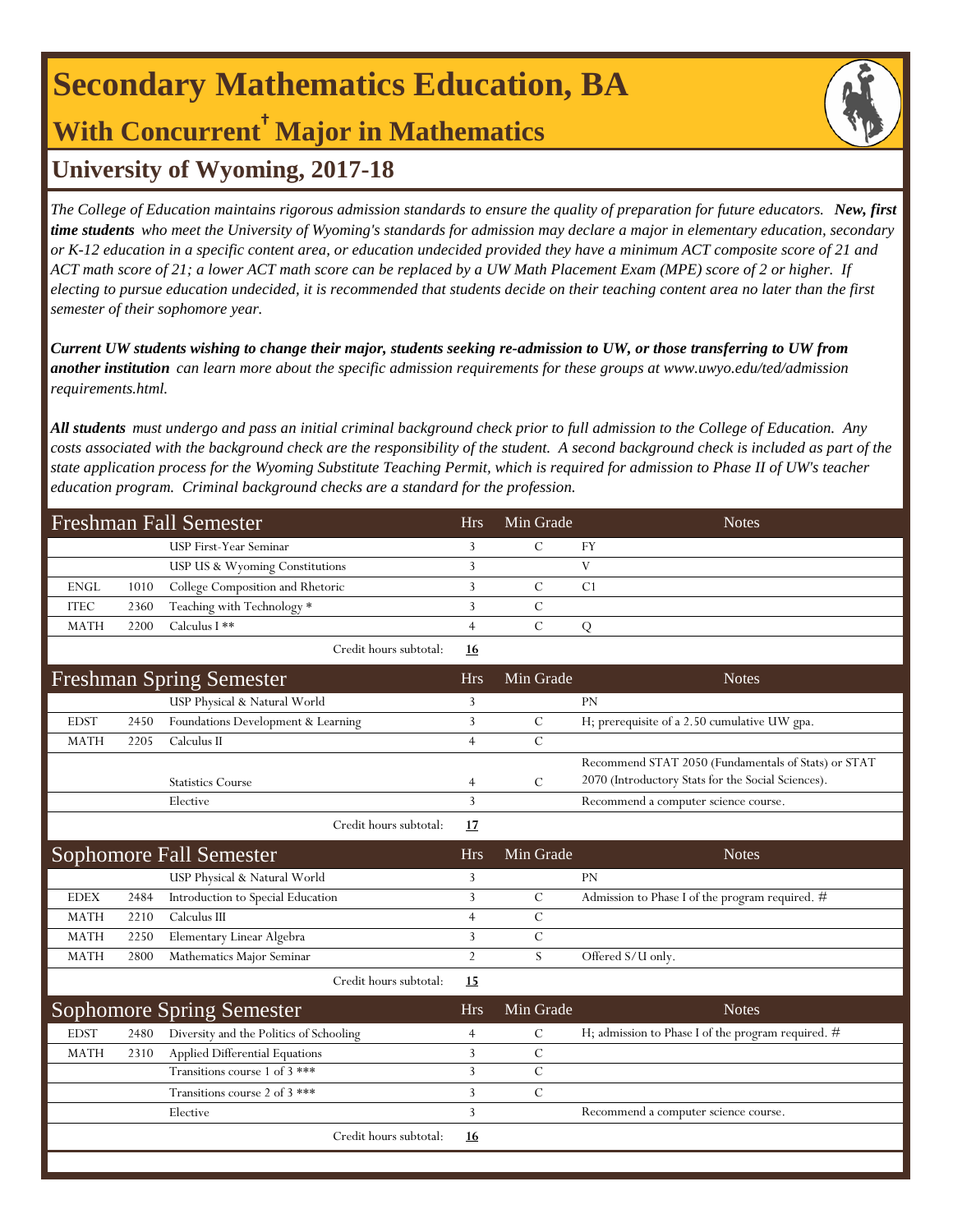# **Secondary Mathematics Education, BA**

## **With Concurrent† Major in Mathematics**

### **University of Wyoming, 2017-18**

|             |      | <b>Junior Fall Semester</b>                 | <b>Hrs</b>     | Min Grade     | <b>Notes</b>                                                              |
|-------------|------|---------------------------------------------|----------------|---------------|---------------------------------------------------------------------------|
| <b>EDST</b> | 3550 | <b>Educational Assessment</b>               | 2              | $\mathcal{C}$ | Prerequisite of a 2.75 cumulative UW gpa.                                 |
|             |      |                                             |                |               | Recommended Breadth elective; options may exist - consult                 |
| <b>MATH</b> | 4300 | Introduction to Mathematical Modeling       | 3              | C             | with an academic advisor                                                  |
|             |      | Depth Sequence course 1 of 2 ****           | 3              | $\mathcal{C}$ |                                                                           |
|             |      | Transitions course 3 of 3 ***               | 3              | $\mathcal{C}$ |                                                                           |
|             |      | Elective                                    | 3              |               | Recommend a computer science course.                                      |
|             |      | Credit hours subtotal:                      | 14             |               |                                                                           |
|             |      | <b>Junior Spring Semester</b>               | <b>Hrs</b>     | Min Grade     | <b>Notes</b>                                                              |
| <b>EDST</b> | 3000 | Teacher as Practitioner                     | 6              | $\mathcal{C}$ | C2; admission to Phase II of the program required. $#$                    |
| <b>MATH</b> | 4000 | History of Mathematics                      | 3              | $\mathcal{C}$ |                                                                           |
|             |      | Depth Sequence course 2 of 2****            | 3              | $\mathcal{C}$ |                                                                           |
|             |      | <b>Upper Division Math Elective</b>         | 3              | $\mathcal{C}$ |                                                                           |
|             |      | Credit hours subtotal:                      | 15             |               |                                                                           |
|             |      | <b>Senior Fall Semester</b>                 | <b>Hrs</b>     | Min Grade     | <b>Notes</b>                                                              |
| <b>EDSE</b> | 3271 | Methods I: Secondary Mathematics Education  | 3              | $\mathcal{C}$ | Admission to Phase IIIa of the program required. #                        |
| <b>EDSE</b> | 4271 | Methods II: Secondary Mathematics Education | $\overline{4}$ | C             | C3; admission to Phase IIIa of the program required. #                    |
| <b>MATH</b> | 4150 | Secondary School on Campus                  | 3              | $\mathcal{C}$ | Concurrent enrollment in EDSE 4271 required.                              |
| <b>MATH</b> | 4600 | Foundations of Geometry                     | 3              | $\mathcal{C}$ |                                                                           |
|             |      | Credit hours subtotal:                      | 13             |               |                                                                           |
|             |      | <b>Senior Spring Semester</b>               | <b>Hrs</b>     | Min Grade     | <b>Notes</b>                                                              |
| <b>EDSE</b> | 4500 | Residency in Teaching                       | 15             | S             | Admission to Phase IIIb of the program required; offered S/U<br>only. $#$ |
|             |      | Credit hours subtotal:                      | <u>15</u>      |               |                                                                           |
|             |      | <b>TOTAL CREDIT HOURS:</b>                  | 121            |               |                                                                           |

This is a guide for course work in the major; actual course sequence may vary by student. Please refer to the online student degree evaluation, and consult with an academic advisor. • Not all courses are offered every semester and some electives may have prerequisites. Students should review the course descriptions in the *University Catalog* and consult with their academic advisor to plan accordingly.

#### **University of Wyoming requirements:**

Students must have a minimum cumulative GPA of 2.0 to graduate. • Students must complete 42 hours of upper division (3000-level or above) coursework, 30 of which must be from the University of Wyoming. • Courses must be taken for a letter grade unless offered only for S/U. • University Studies Program (USP) Human Culture (H) and Physical & Natural World (PN) courses must be taken outside of the major subject, but can be cross-listed with the major.

#### **College of Education requirements:**

This plan assumes student college readiness. Students should be able to start taking 1000-level courses the first semester of college. All professional education courses must be completed with a grade of C or higher. Grades of C- or lower will not satisfy this requirement.